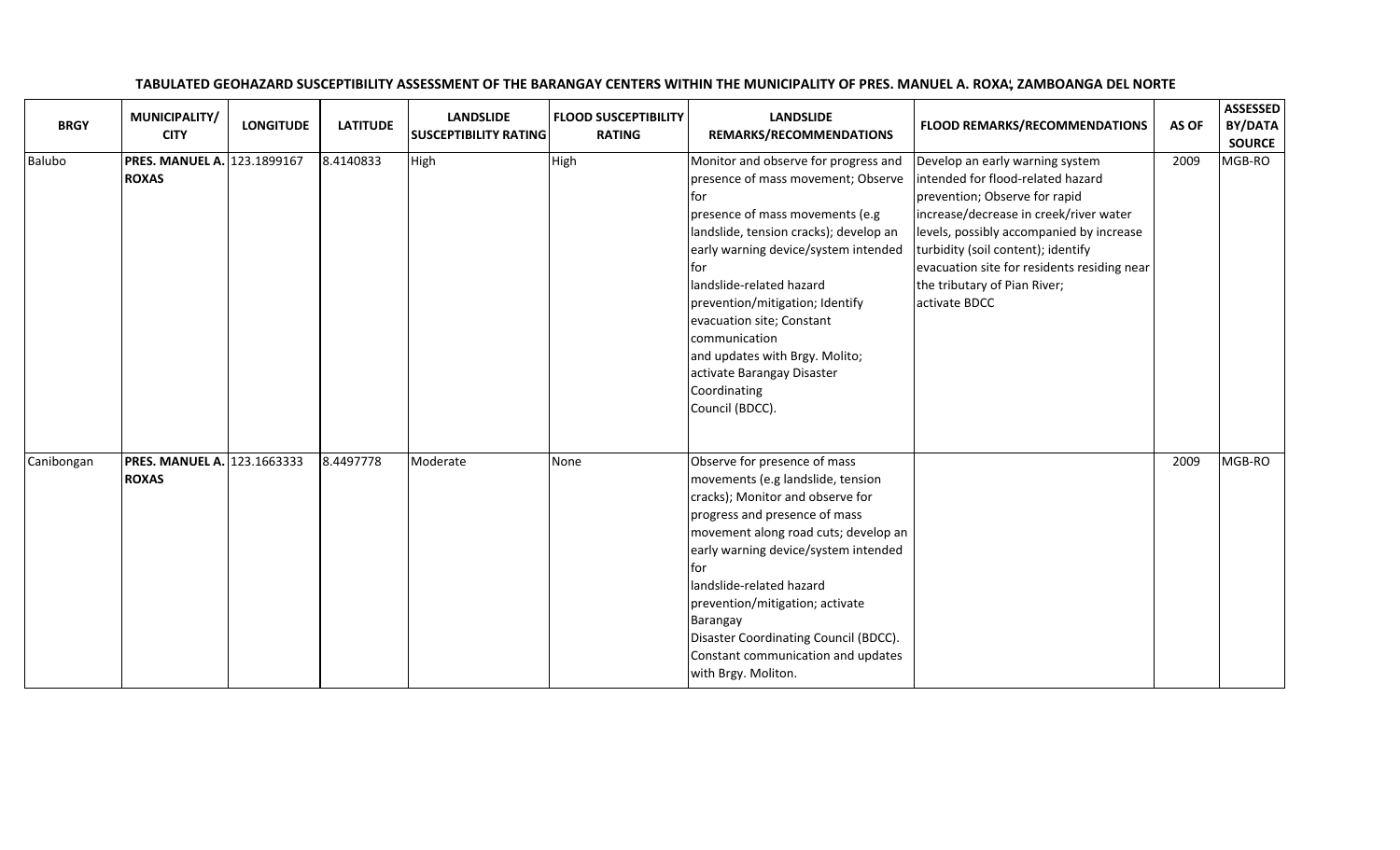| Capase  | <b>PRES. MANUEL A. 123.1980000</b><br><b>ROXAS</b> | 8.4512500 | Moderate | None                                                                           | Observe for presence of mass<br>movements (e.g landslide, tension<br>cracks); Monitor and observe for<br>progress and presence of mass<br>movement along the slopes; activate<br><b>Barangay Disaster Coordinating Council</b><br>(BDCC). Constant communication and<br>updates with Brgy. Lipakan.                                                                                                                                      |                                                                                                                                                                                                                                          | 2009 | MGB-RO |
|---------|----------------------------------------------------|-----------|----------|--------------------------------------------------------------------------------|------------------------------------------------------------------------------------------------------------------------------------------------------------------------------------------------------------------------------------------------------------------------------------------------------------------------------------------------------------------------------------------------------------------------------------------|------------------------------------------------------------------------------------------------------------------------------------------------------------------------------------------------------------------------------------------|------|--------|
| Denoman | <b>PRES. MANUEL A. 123.2143889</b><br><b>ROXAS</b> | 8.4793333 | Moderate | None (brgy. proper);<br>High on areas near the<br>Tanian River<br>(sheetflood) | Monitor and observe for progress and<br>presence of mass movement along<br>road<br>cuts; Observe for presence of mass<br>movements (e.g landslide, tension<br>cracks); develop an early warning<br>device/system intended for<br>landsliderelated<br>hazard prevention/mitigation;<br>Identify evacuation site; Constant<br>communication and updates with Brgy.<br>Banbanan; activate Barangay Disaster<br>Coordinating Council (BDCC). | Observe for rapid increase/decrease in<br>creek/river water levels, possibly<br>accompanied by increase turbidity (soil<br>content); Develop an early warning<br>system intended flashflood-related<br>hazard prevention; Activate BDCC. | 2009 | MGB-RO |
| Dohinob | <b>PRES. MANUEL A. 123.1919444</b><br><b>ROXAS</b> | 8.5286111 | Low      | None (brgy. proper)<br>Coastal area-Storm<br>surge/coastal erosion             | Observe for presence of mass<br>movements (e.g landslide, tension<br>cracks); activate Barangay Disaster<br>Coordinating Council (BDCC).                                                                                                                                                                                                                                                                                                 |                                                                                                                                                                                                                                          | 2009 | MGB-RO |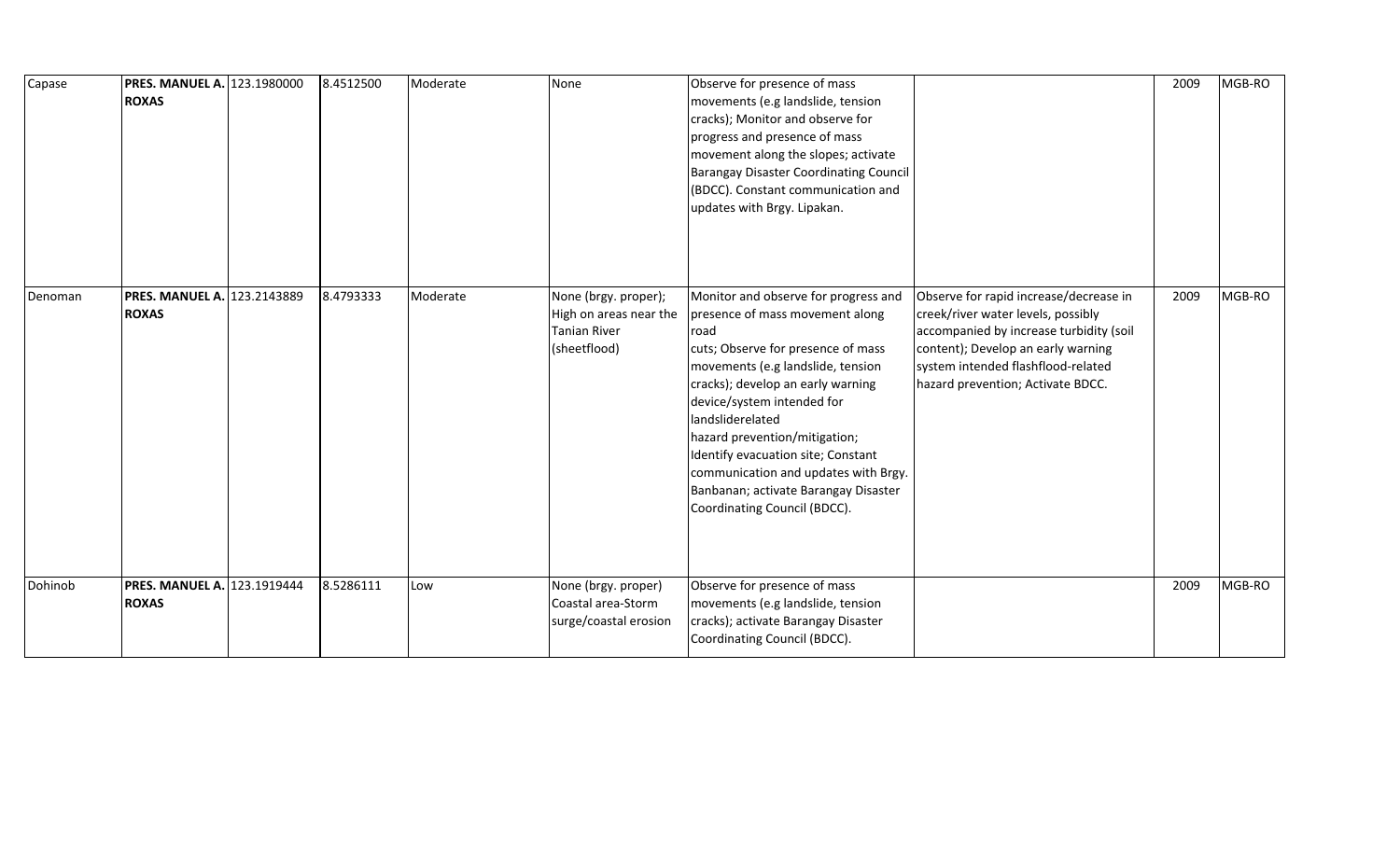| Langatian | <b>PRES. MANUEL A. 123.2298056</b><br><b>ROXAS</b> | 8.5196111 | Low      | moderate to high(rice<br>fields) | Observe for presence of mass<br>movements (e.g landslide, tension<br>cracks); activate Barangay Disaster<br>Coordinating Council (BDCC).                                                                                                                                                                                                                                                                                               | Observe for rapid increase/decrease in<br>creek/river water levels, possibly<br>accompanied by increase turbidity (soil<br>content); activate Barangay Disaster<br>Coordinating Council (BDCC). | 2009 | MGB-RO |
|-----------|----------------------------------------------------|-----------|----------|----------------------------------|----------------------------------------------------------------------------------------------------------------------------------------------------------------------------------------------------------------------------------------------------------------------------------------------------------------------------------------------------------------------------------------------------------------------------------------|-------------------------------------------------------------------------------------------------------------------------------------------------------------------------------------------------|------|--------|
| Lipakan   | <b>PRES. MANUEL A. 123.2039167</b><br><b>ROXAS</b> | 8.4583611 | Moderate | None                             | Monitor and observe for progress and<br>presence of mass movement along<br>road<br>cuts; Observe for presence of mass<br>movements (e.g landslide, tension<br>cracks); develop an early warning<br>device/system intended for<br>landsliderelated<br>hazard prevention/mitigation;<br>Identify evacuation site; Constant<br>communication and updates with Brgy.<br>Capasi; activate Barangay Disaster<br>Coordinating Council (BDCC). |                                                                                                                                                                                                 | 2009 | MGB-RO |
| Marupay   | <b>PRES. MANUEL A. 123.2174722</b><br><b>ROXAS</b> | 8.4580556 | High     | High (flashflood)                | Monitor and observe for progress and<br>presence of mass movement; Observe<br>for<br>presence of mass movements (e.g<br>landslide, tension cracks); develop an<br>early warning device/system intended<br>l for<br>landslide-related hazard<br>prevention/mitigation; Identify<br>evacuation site; Constant<br>communication<br>and updates with Brgy. Tantingun                                                                       | Observe for rapid increase/decrease in<br>creek/river water levels, possibly<br>accompanied by increase turbidity (soil<br>content); activate Barangay Disaster<br>Coordinating Council (BDCC). | 2009 | MGB-RO |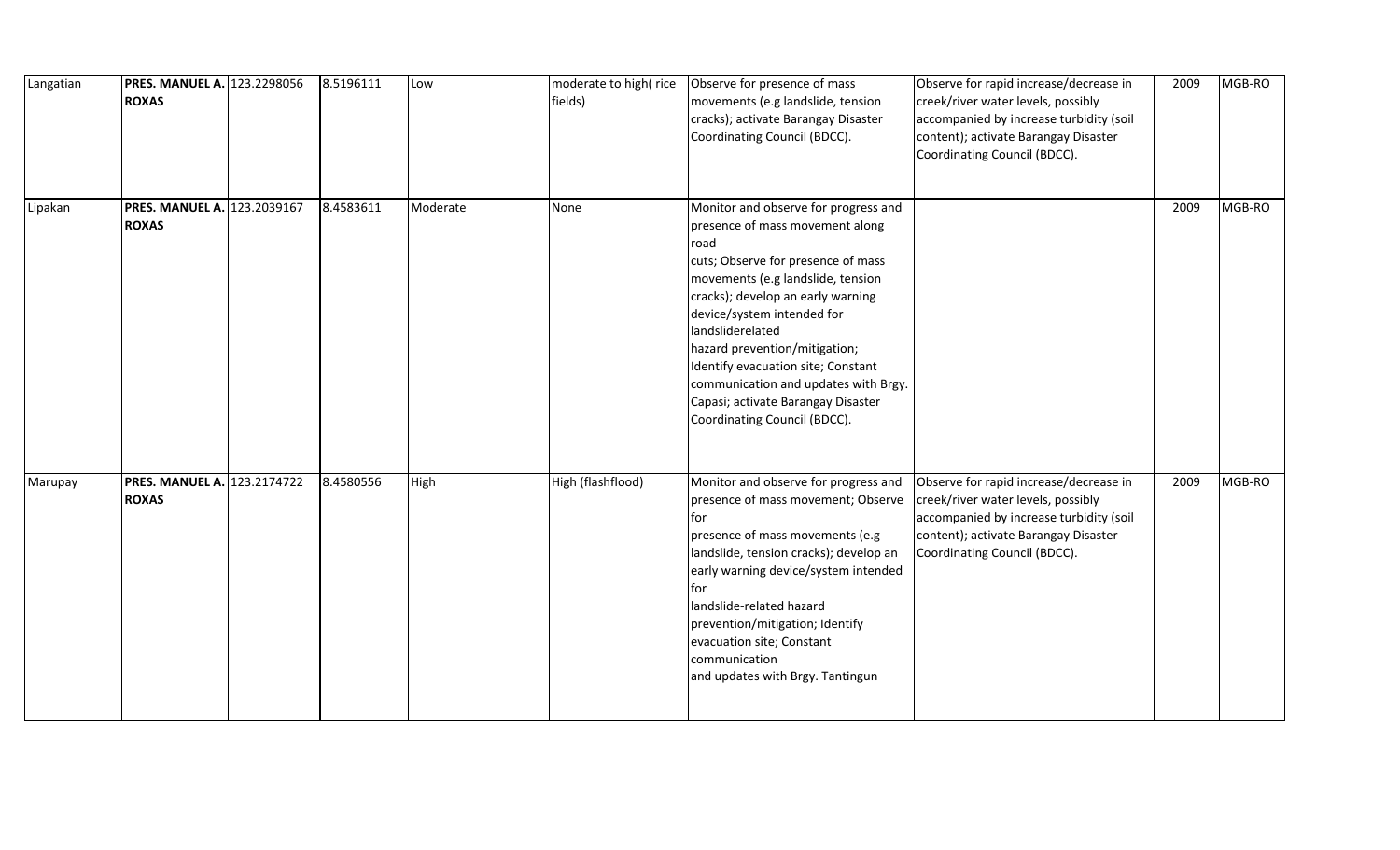| Moliton | <b>PRES. MANUEL A. 123.1834444</b><br><b>ROXAS</b> | 8.4342778 | Moderate | None        | Monitor and observe for progress and<br>presence of mass movement along<br>road               |                                                                                                                                                                 | 2009 | MGB-RO |
|---------|----------------------------------------------------|-----------|----------|-------------|-----------------------------------------------------------------------------------------------|-----------------------------------------------------------------------------------------------------------------------------------------------------------------|------|--------|
|         |                                                    |           |          |             | cuts; Observe for presence of mass                                                            |                                                                                                                                                                 |      |        |
|         |                                                    |           |          |             | movement (e.g landslide, tension                                                              |                                                                                                                                                                 |      |        |
|         |                                                    |           |          |             | cracks); develop an early warning<br>device/system intended for                               |                                                                                                                                                                 |      |        |
|         |                                                    |           |          |             | landsliderelated                                                                              |                                                                                                                                                                 |      |        |
|         |                                                    |           |          |             | hazard prevention/mitigation;                                                                 |                                                                                                                                                                 |      |        |
|         |                                                    |           |          |             | observe for saturated ground or seeps                                                         |                                                                                                                                                                 |      |        |
|         |                                                    |           |          |             |                                                                                               |                                                                                                                                                                 |      |        |
|         |                                                    |           |          |             | areas that are not typically wet;                                                             |                                                                                                                                                                 |      |        |
|         |                                                    |           |          |             | observe                                                                                       |                                                                                                                                                                 |      |        |
|         |                                                    |           |          |             | for sunken or displaced road surfaces;                                                        |                                                                                                                                                                 |      |        |
|         |                                                    |           |          |             | Identify evacuation site; Constant                                                            |                                                                                                                                                                 |      |        |
|         |                                                    |           |          |             | communication and updates with Brgy.                                                          |                                                                                                                                                                 |      |        |
|         |                                                    |           |          |             | Capasi; activate Barangay Disaster                                                            |                                                                                                                                                                 |      |        |
|         |                                                    |           |          |             | Coordinating Council (BDCC).                                                                  |                                                                                                                                                                 |      |        |
|         |                                                    |           |          |             |                                                                                               |                                                                                                                                                                 |      |        |
|         |                                                    |           |          |             |                                                                                               |                                                                                                                                                                 |      |        |
|         |                                                    |           |          |             |                                                                                               |                                                                                                                                                                 |      |        |
| Nabilid | PRES. MANUEL A. 123.2525000<br><b>ROXAS</b>        | 8.5128056 | Low      | None to Low | Observe for presence of mass<br>movement(e.g landslide, tension<br>cracks);<br>activate BDCC. | Observe for rapid increase/decrease in<br>creek/river water levels, possibly<br>accompanied by increase turbidity (soil<br>content); activate Barangay Disaster | 2009 | MGB-RO |
|         |                                                    |           |          |             |                                                                                               | Coordinating Council (BDCC).                                                                                                                                    |      |        |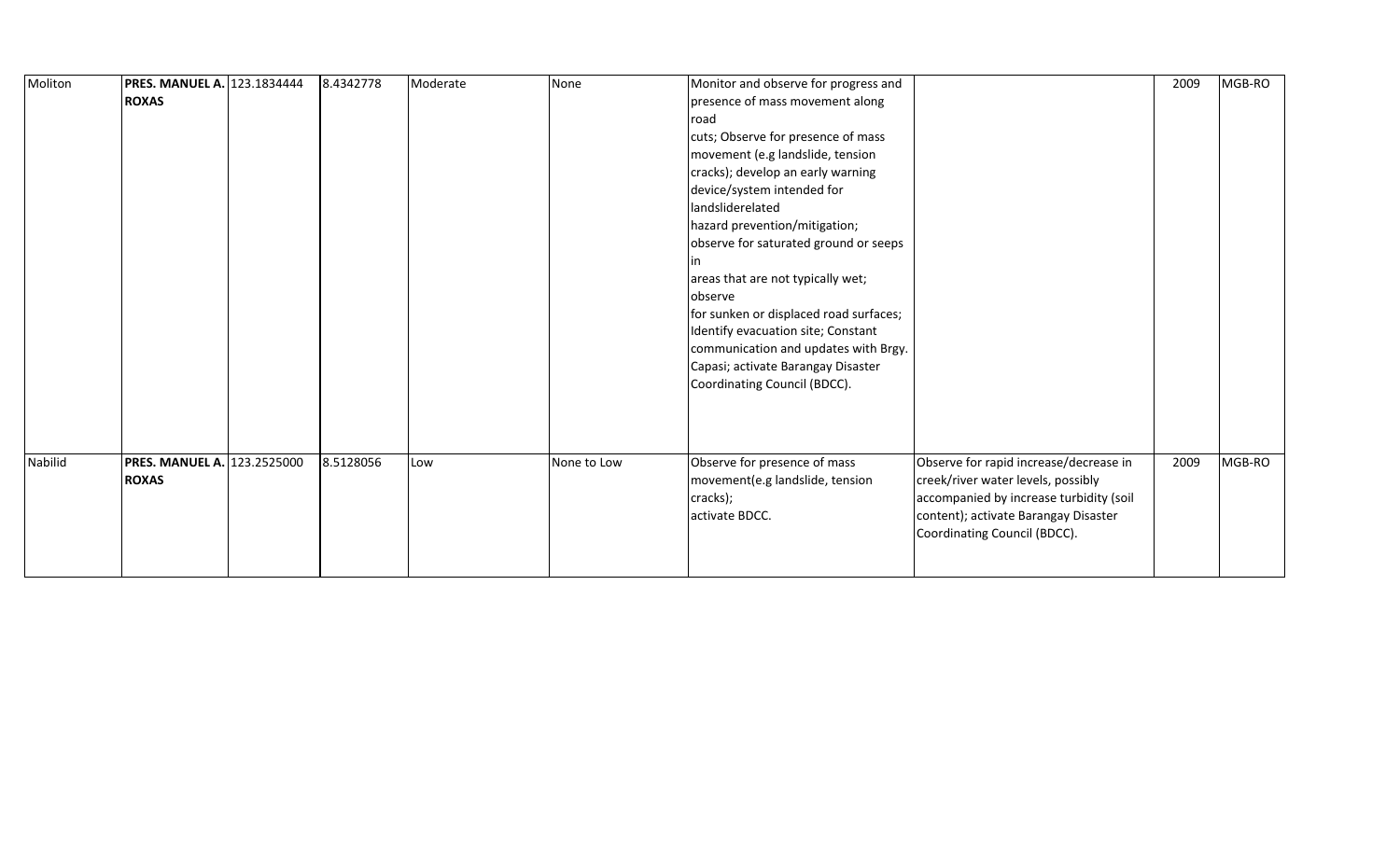| Pangologon | PRES. MANUEL A. 123.2430278<br><b>ROXAS</b>        | 8.4896389 | Low | Moderate-areas<br>near Pian River<br>(sheet flood)                 | Observe for presence of mass<br>movements (e.g landslide, tension<br>cracks); observe for saturated ground<br>seeps in areas that are not typically<br>wet;<br>observe for saturated ground or seeps<br>areas that are not typically wet;<br>Observe<br>for sunken and displaced road surfaces;<br>activate Barangay Disaster<br>Coordinating<br>Council (BDCC). | Observe for rapid increase/decrease in<br>creek/river water levels, possibly<br>accompanied by increase turbidity (soil<br>content); activate Barangay Disaster<br>Coordinating Council (BDCC). Warn on<br>riverbed scouring and/or relocate<br>residents located along riverbanks.<br>Develop an early warning system<br>intended flashflood-related hazard<br>prevention | 2009 | MGB-RO |
|------------|----------------------------------------------------|-----------|-----|--------------------------------------------------------------------|------------------------------------------------------------------------------------------------------------------------------------------------------------------------------------------------------------------------------------------------------------------------------------------------------------------------------------------------------------------|----------------------------------------------------------------------------------------------------------------------------------------------------------------------------------------------------------------------------------------------------------------------------------------------------------------------------------------------------------------------------|------|--------|
| Piñalan    | PRES. MANUEL A. 123.2416389<br><b>ROXAS</b>        | 8.4522778 | Low | Moderate-on<br>low lying areas near<br>Pian<br>River (sheet flood) | Observe for presence of mass<br>movement<br>(landslide, tension cracks); develop an<br>early warning device/system intended<br>for<br>landslide-related hazard<br>prevention/mitigation; Observe for<br>sunken displaced road surfaces;<br>activate<br><b>Barangay Disaster Coordinating Council</b><br>(BDCC).                                                  | Observe for rapid increase/decrease in<br>creek/river/irrigation canal water levels,<br>possibly accompanied by increase<br>turbidity (soil content); activate<br><b>Barangay Disaster Coordinating Council</b><br>(BDCC).                                                                                                                                                 | 2009 | MGB-RO |
| Piñamar    | <b>PRES. MANUEL A. 123.2453056</b><br><b>ROXAS</b> | 8.4501944 | Low | Moderate- on low lying<br>areas near Pian<br>River (sheet flood)   | Observe for presence of mass<br>movement<br>(landslide, tension cracks); activate<br>BDCC.                                                                                                                                                                                                                                                                       | Observe for rapid increase/decrease in<br>creek/river/irrigation canal water levels,<br>possibly accompanied by increase<br>turbidity (soil content); activate<br><b>Barangay Disaster Coordinating Council</b><br>(BDCC).                                                                                                                                                 | 2009 | MGB-RO |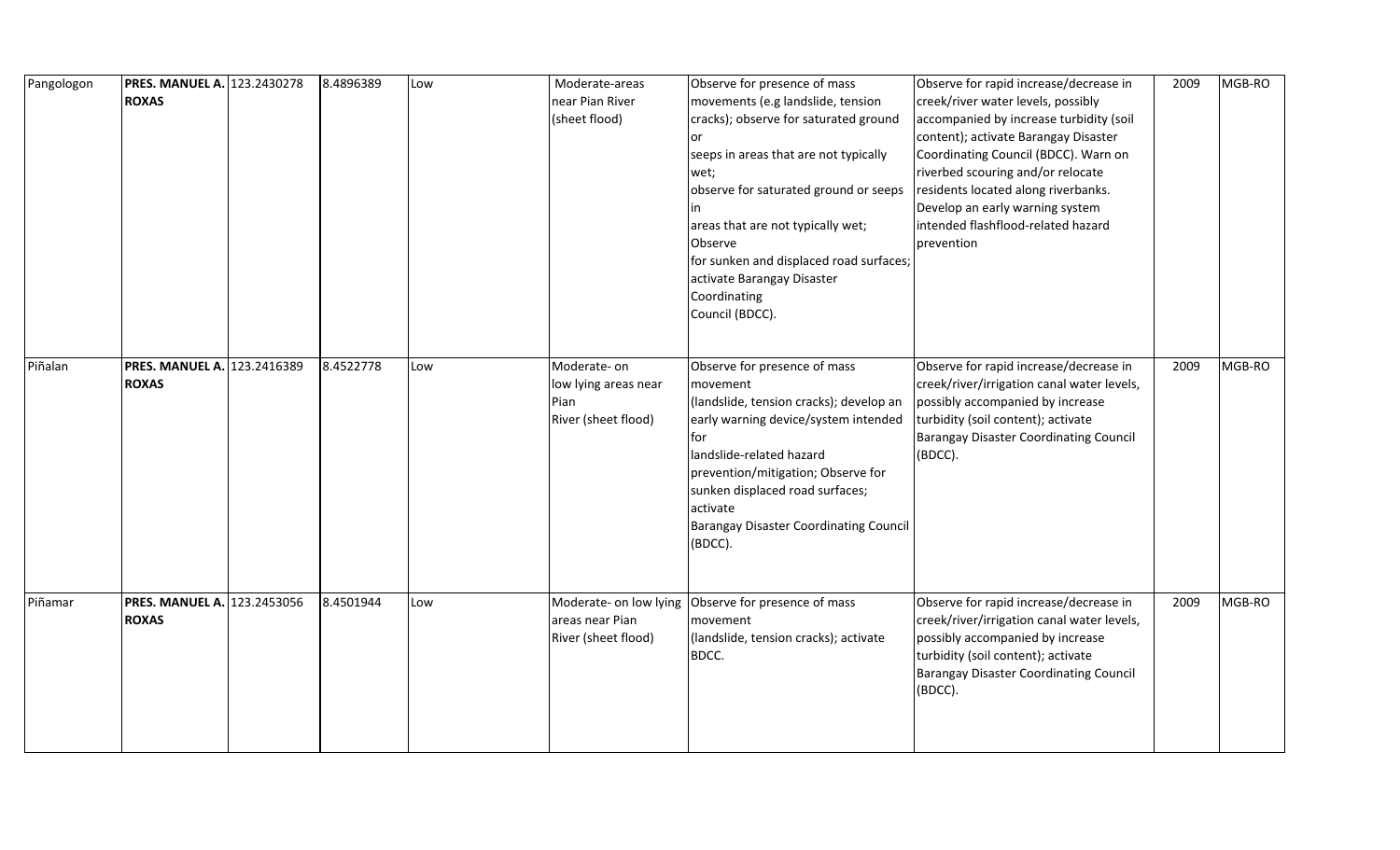| Sebod        | <b>PRES. MANUEL A. 123.2215556</b><br><b>ROXAS</b> | 8.4442778 | Moderate | None | Monitor and observe for progress and<br>presence of mass movement along<br>road<br>cuts; Observe for presence of mass<br>movements (e.g landslide, tension<br>cracks); Observe for sunken displaced<br>road surfaces; develop an early<br>warning<br>device/system intended for<br>landsliderelated<br>hazard prevention/mitigation;<br>Identify evacuation site; activate<br><b>Barangay Disaster Coordinating Council</b><br>(BDCC). |                                                                                                                                        | 2009 | MGB-RO |
|--------------|----------------------------------------------------|-----------|----------|------|----------------------------------------------------------------------------------------------------------------------------------------------------------------------------------------------------------------------------------------------------------------------------------------------------------------------------------------------------------------------------------------------------------------------------------------|----------------------------------------------------------------------------------------------------------------------------------------|------|--------|
| Tanayan      | <b>PRES. MANUEL A. 123.2075833</b><br><b>ROXAS</b> | 8.4938056 | Moderate | None | Monitor and observe for progress and<br>presence of mass movement along<br>road<br>cuts; Observe for presence of mass<br>movements (e.g landslide, tension<br>cracks); Observe for sunken displaced<br>road surfaces; develop an early<br>warning device/system intended for<br>landsliderelated<br>hazard prevention/mitigation;<br>Identify evacuation site; activate<br><b>Barangay Disaster Coordinating Council</b><br>(BDCC).    |                                                                                                                                        | 2009 | MGB-RO |
| Villahermoso | <b>PRES. MANUEL A. 123.1963056</b><br><b>ROXAS</b> | 8.4790000 | Low      | High | Observe for presence of mass<br>movement<br>(landslide, tension cracks); activate<br><b>BDCC</b>                                                                                                                                                                                                                                                                                                                                       | The community is located at<br>the flood plain; Warn on riverbed<br>scouring and/or<br>relocate residents located along<br>riverbanks. | 2009 | MGB-RO |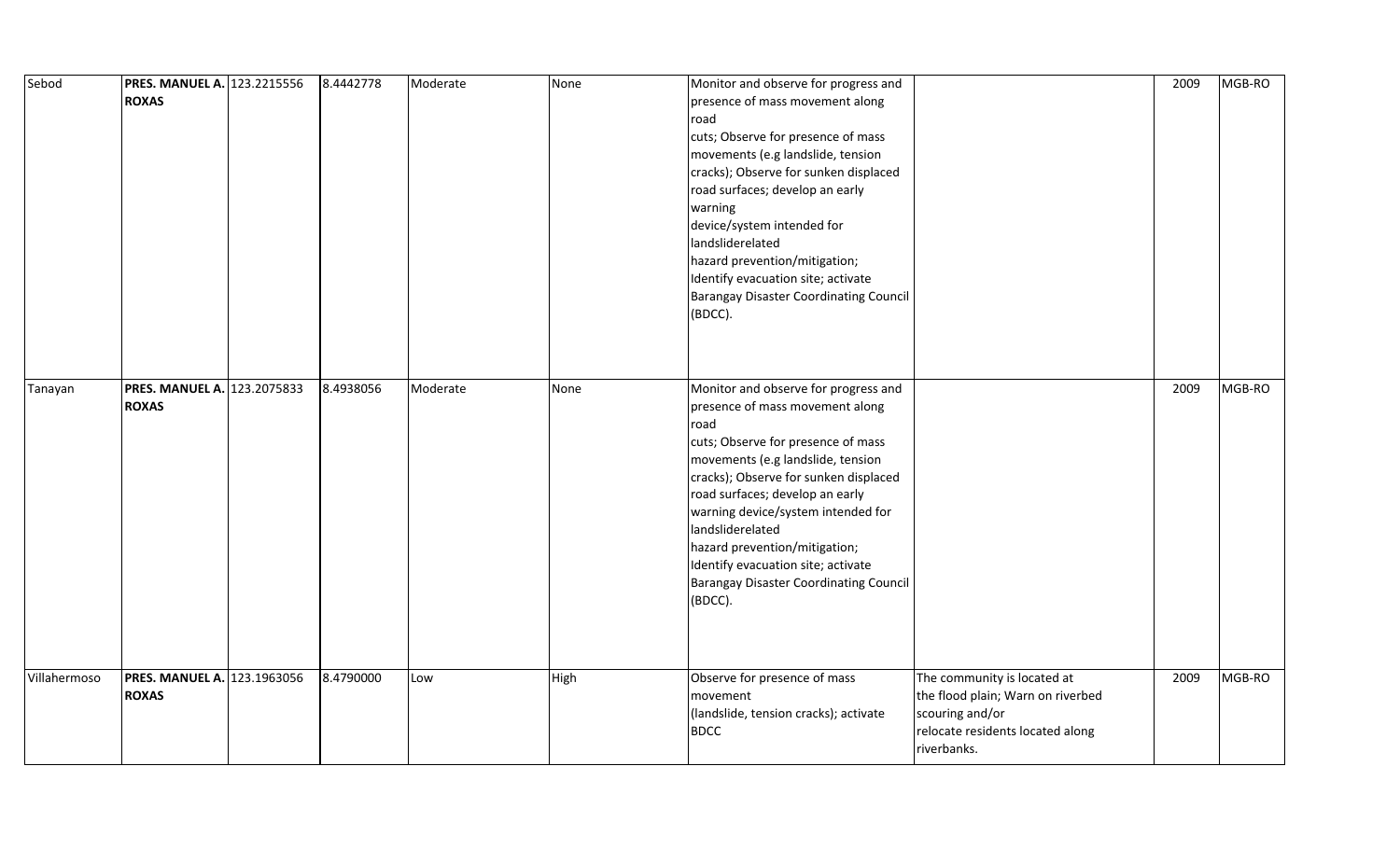| Banbanan | <b>PRES. MANUEL A. 123.2244444</b><br><b>ROXAS</b> | 8.5021389 | Moderate | Moderate to High<br>(Creek) | Monitor and observe for progress and<br>presence of mass movement like along<br>road cuts and sloping areas; develop an accompanied by increase turbidity (soil<br>early warning device/system intended<br>for<br>landslide-related hazard<br>prevention/mitigation; activate<br>Barangay<br>Disaster Coordinating Council (BDCC).<br>Constant communication and updates<br>with Brgy. Langatian.                | Observe for rapid increase/decrease in<br>creek/river water levels, possibly<br>content); Develop an early warning<br>system intended flashflood-related<br>hazard prevention; Activate BDCC; | 2009 | MGB-RO |
|----------|----------------------------------------------------|-----------|----------|-----------------------------|------------------------------------------------------------------------------------------------------------------------------------------------------------------------------------------------------------------------------------------------------------------------------------------------------------------------------------------------------------------------------------------------------------------|-----------------------------------------------------------------------------------------------------------------------------------------------------------------------------------------------|------|--------|
| Cape     | <b>PRES. MANUEL A. 123.2278333</b><br><b>ROXAS</b> | 8.4596111 | Moderate | None                        | Observe for presence of mass<br>movement<br>(e.g landslide, tension cracks);<br>Monitor and observe for progress and<br>presence of mass movement; develop<br>early warning device/system intended<br>lfor<br>landslide-related hazard; observe for<br>saturated ground or seeps in areas that<br>are not typically wet;<br>prevention/mitigation; activate<br>Barangay<br>Disaster Coordinating Council (BDCC). |                                                                                                                                                                                               | 2009 | MGB-RO |
| Galokso  | <b>PRES. MANUEL A. 123.1826667</b><br><b>ROXAS</b> | 8.5211944 | Low      | High                        | Observe for presence of mass<br>movements (e.g landslide, tension<br>cracks); activate Barangay Disaster<br>Coordinating Council (BDCC).                                                                                                                                                                                                                                                                         | sheet flooding with high (>1 m) water<br>depth; activate Barangay Disaster<br>Coordinating Council (BDCC).                                                                                    | 2009 | MGB-RO |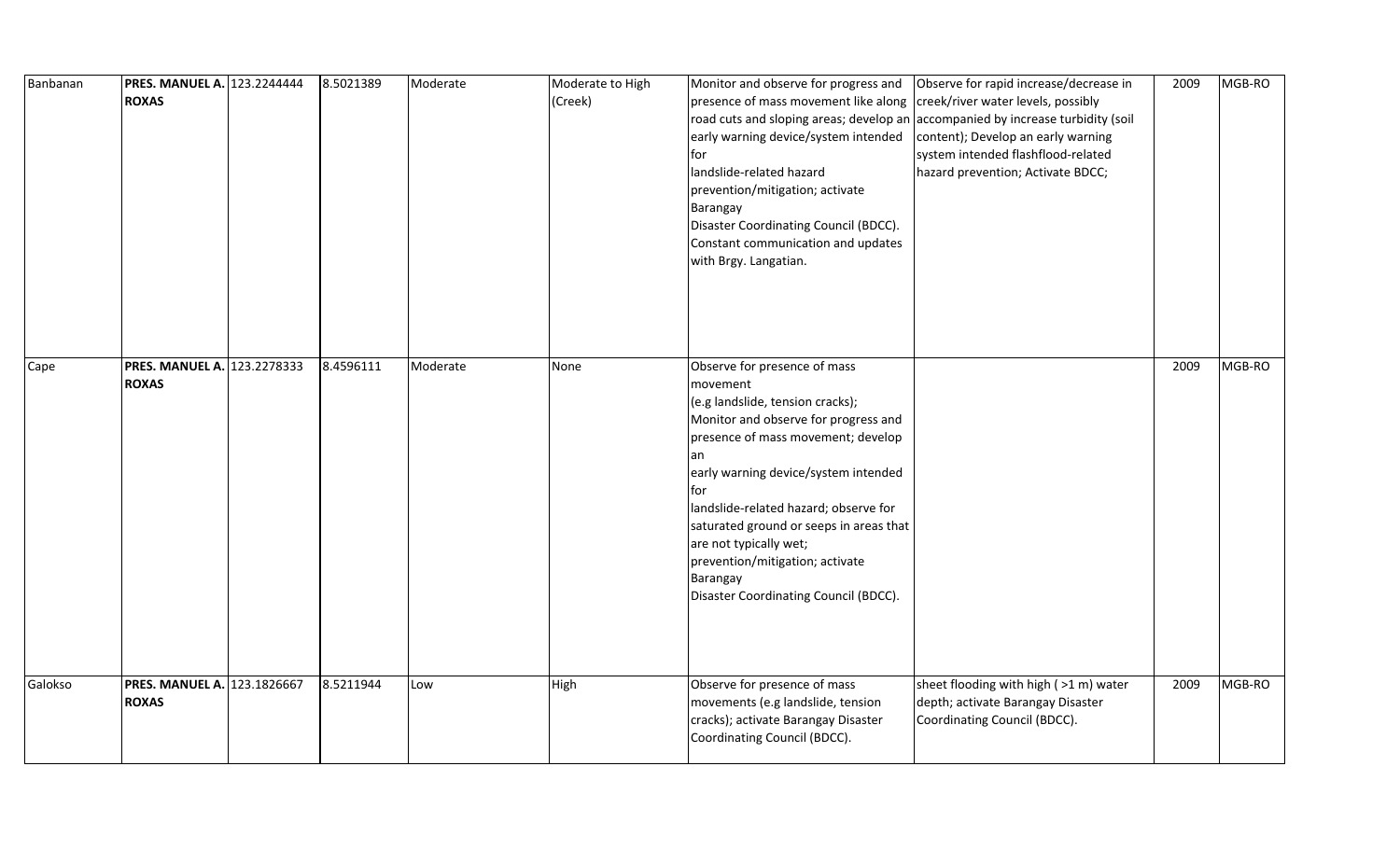| Gubat   | PRES. MANUEL A. 123.1746111<br><b>ROXAS</b>        | 8.4789722 | Moderate | None                                         | Monitor and observe for progress and<br>presence of mass movement like along<br>road cuts; Observe for presence of<br>mass<br>movements (e.g landslide, tension<br>cracks); develop an early warning<br>device/system intended for<br>landsliderelated<br>hazard prevention/mitigation;<br>Identify evacuation site; Constant<br>communication and updates with Brgy.<br>Galokso; activate Barangay Disaster<br>Coordinating Council (BDCC). |                                                                                                                              | 2009 | MGB-RO |
|---------|----------------------------------------------------|-----------|----------|----------------------------------------------|----------------------------------------------------------------------------------------------------------------------------------------------------------------------------------------------------------------------------------------------------------------------------------------------------------------------------------------------------------------------------------------------------------------------------------------------|------------------------------------------------------------------------------------------------------------------------------|------|--------|
| Irasan  | PRES. MANUEL A. 123.2184444<br><b>ROXAS</b>        | 8.5208611 | Low      | None (brgy. proper);<br>High-coastal hazards | Observe for presence of mass<br>movements (e.g landslide, tension<br>cracks);                                                                                                                                                                                                                                                                                                                                                                | activate Barangay Disaster Coordinating<br>Council (BDCC).                                                                   | 2009 | MGB-RO |
| Labakid | <b>PRES. MANUEL A. 123.1895278</b><br><b>ROXAS</b> | 8.5034167 | Low      | Low                                          | Observe for presence of mass<br>movements (e.g landslide, tension<br>cracks); Scouring and lateral erosion<br>are high along the river channel<br>(threatening the barangay hall; Address<br>riverbank protection measures.                                                                                                                                                                                                                  | engineering measures be applied to<br>address lateral erosion.<br>activate Barangay Disaster Coordinating<br>Council (BDCC). | 2009 | MGB-RO |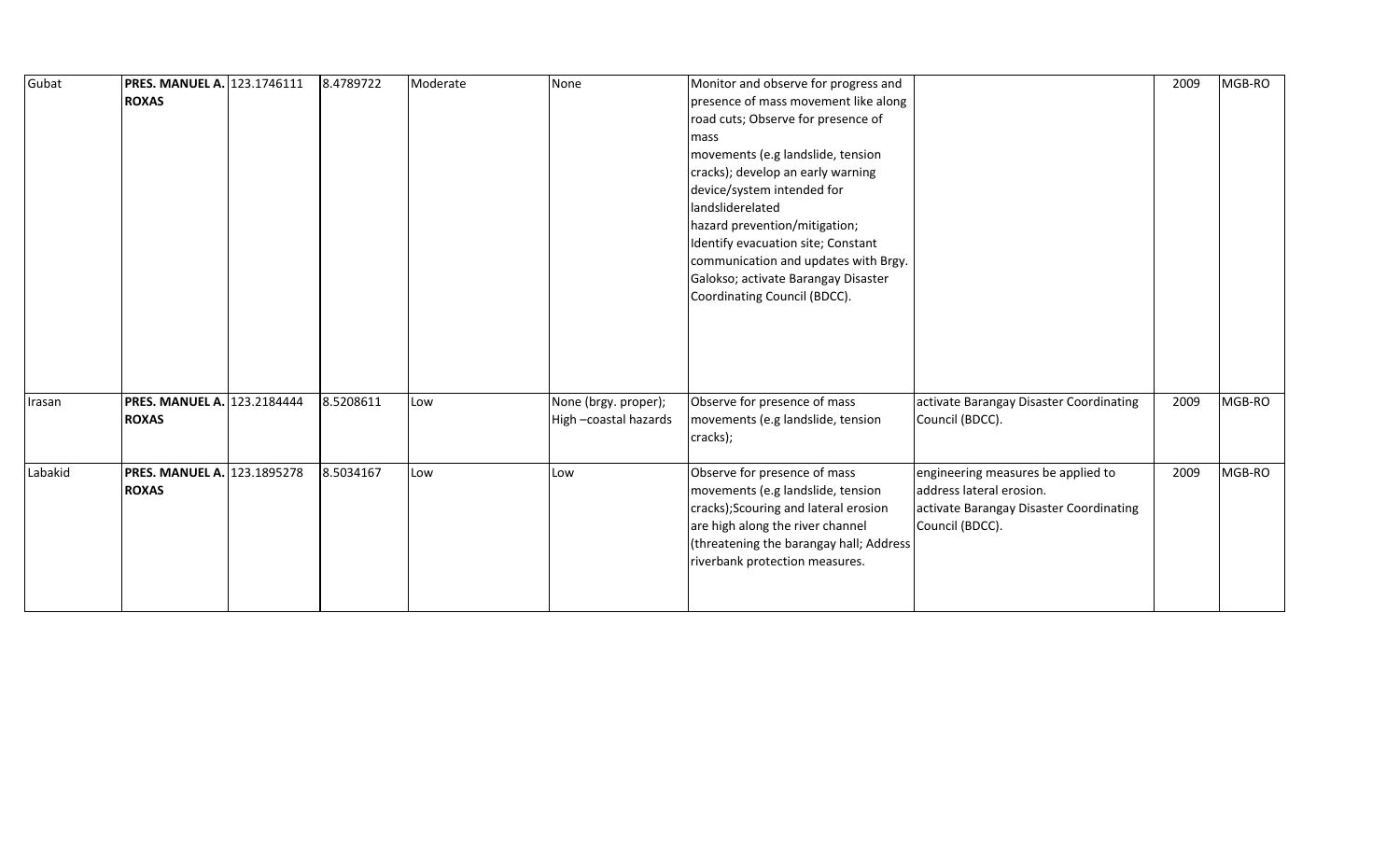| Panampalay | <b>PRES. MANUEL A. 123.1707222</b> | 8.3785278 | High     | None                   | Monitor and observe for progress and                     |                                         | 2009 | MGB-RO |
|------------|------------------------------------|-----------|----------|------------------------|----------------------------------------------------------|-----------------------------------------|------|--------|
|            | <b>ROXAS</b>                       |           |          |                        | presence of mass movement; Observe                       |                                         |      |        |
|            |                                    |           |          |                        | for                                                      |                                         |      |        |
|            |                                    |           |          |                        | presence of mass movements (e.g                          |                                         |      |        |
|            |                                    |           |          |                        | landslide, tension cracks); develop an                   |                                         |      |        |
|            |                                    |           |          |                        | early warning device/system intended                     |                                         |      |        |
|            |                                    |           |          |                        | for                                                      |                                         |      |        |
|            |                                    |           |          |                        | landslide-related hazard                                 |                                         |      |        |
|            |                                    |           |          |                        | prevention/mitigation; Identify                          |                                         |      |        |
|            |                                    |           |          |                        | evacuation site; Constant                                |                                         |      |        |
|            |                                    |           |          |                        | communication                                            |                                         |      |        |
|            |                                    |           |          |                        | and updates with Brgy. Balubo; avoid                     |                                         |      |        |
|            |                                    |           |          |                        | using the barangay road during heavy                     |                                         |      |        |
|            |                                    |           |          |                        | rainfall.                                                |                                         |      |        |
|            |                                    |           |          |                        |                                                          |                                         |      |        |
|            |                                    |           |          |                        |                                                          |                                         |      |        |
|            |                                    |           |          |                        |                                                          |                                         |      |        |
|            |                                    |           |          |                        |                                                          |                                         |      |        |
| Piao       | PRES. MANUEL A. 123.2453333        | 8.5151389 | Low      | Low-on low             | Observe for presence of mass                             | Observe for rapid increase/decrease in  | 2009 | MGB-RO |
|            | <b>ROXAS</b>                       |           |          | lying areas near Pian  | movements (e.g landslide, tension                        | creek/river water levels, possibly      |      |        |
|            |                                    |           |          | (Piao) River (sheet    | cracks); Observe for sunken and                          | accompanied by increase turbidity (soil |      |        |
|            |                                    |           |          | flood)                 | displaced road surfaces;                                 | content); activate Barangay Disaster    |      |        |
|            |                                    |           |          | High (coastal          |                                                          | Coordinating Council (BDCC).            |      |        |
|            |                                    |           |          | erosion/storm surge on |                                                          |                                         |      |        |
|            |                                    |           |          | coastal front)         |                                                          |                                         |      |        |
| Pongolan   | <b>PRES. MANUEL A. 123.2284722</b> | 8.4817778 | Moderate | None                   | Observe for presence of mass                             |                                         | 2009 | MGB-RO |
|            | <b>ROXAS</b>                       |           |          |                        | movement                                                 |                                         |      |        |
|            |                                    |           |          |                        | (landslide, tension cracks); develop an                  |                                         |      |        |
|            |                                    |           |          |                        | early warning device/system intended                     |                                         |      |        |
|            |                                    |           |          |                        | for                                                      |                                         |      |        |
|            |                                    |           |          |                        | landslide-related hazard                                 |                                         |      |        |
|            |                                    |           |          |                        | prevention/mitigation; Observe for                       |                                         |      |        |
|            |                                    |           |          |                        | sunken displaced road surfaces;                          |                                         |      |        |
|            |                                    |           |          |                        | activate                                                 |                                         |      |        |
|            |                                    |           |          |                        |                                                          |                                         |      |        |
|            |                                    |           |          |                        | <b>Barangay Disaster Coordinating Council</b><br>(BDCC). |                                         |      |        |
|            |                                    |           |          |                        |                                                          |                                         |      |        |
|            |                                    |           |          |                        |                                                          |                                         |      |        |
|            |                                    |           |          |                        |                                                          |                                         |      |        |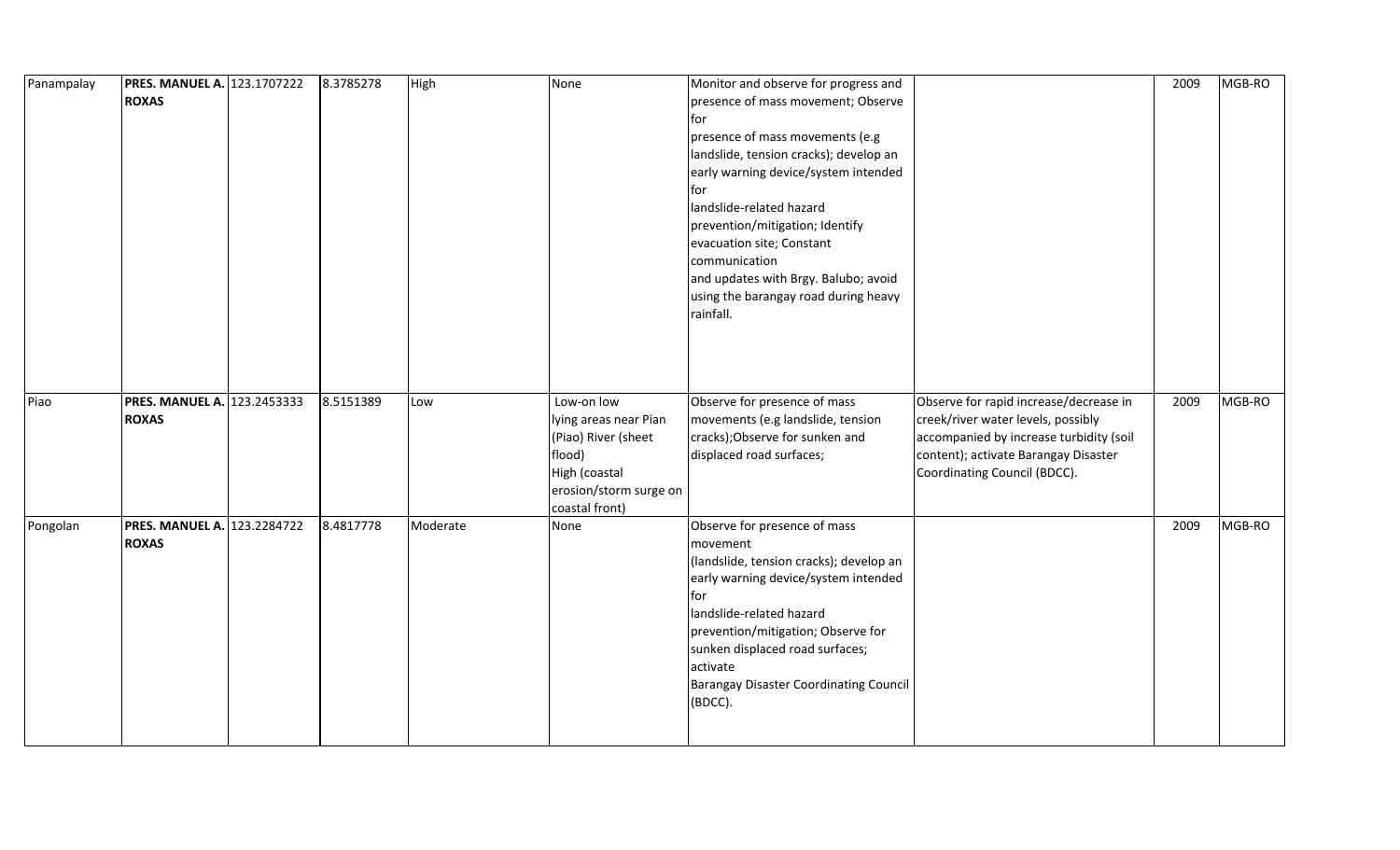| Salisig<br><b>ROXAS</b> | <b>PRES. MANUEL A. 123.1695833</b> | 8.4872500 | Low      | High- (sheet flood) | Observe for presence of mass<br>movement<br>(landslide, tension cracks); activate<br>BDCC.                                                                                                                                                                                                                                                                                                                                             | Seasonal (annually - every rainy season)<br>sheet flooding with low (>1 m); activate<br><b>Barangay Disaster Coordinating Council</b><br>(BDCC). | 2009 | MGB-RO |
|-------------------------|------------------------------------|-----------|----------|---------------------|----------------------------------------------------------------------------------------------------------------------------------------------------------------------------------------------------------------------------------------------------------------------------------------------------------------------------------------------------------------------------------------------------------------------------------------|--------------------------------------------------------------------------------------------------------------------------------------------------|------|--------|
| Sibatog<br><b>ROXAS</b> | PRES. MANUEL A. 123.1990000        | 8.4216944 | Moderate | None                | Monitor and observe for progress and<br>presence of mass movement along<br>road<br>cuts; Observe for presence of mass<br>movements (e.g landslide, tension<br>cracks); Observe for sunken displaced<br>road surfaces; develop an early<br>warning<br>device/system intended for<br>landsliderelated<br>hazard prevention/mitigation;<br>Identify evacuation site; activate<br><b>Barangay Disaster Coordinating Council</b><br>(BDCC). |                                                                                                                                                  | 2009 | MGB-RO |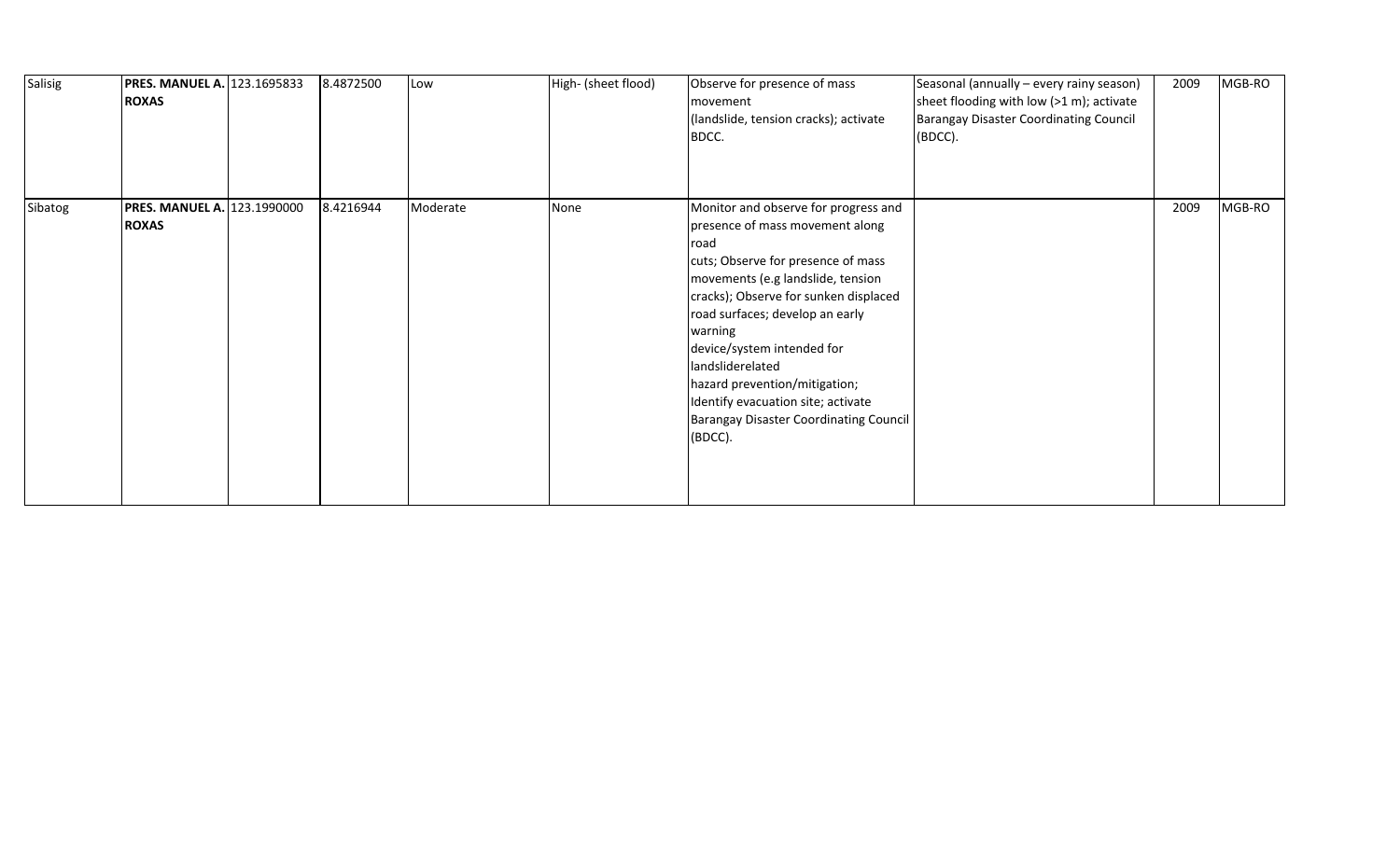| Situbo    | <b>PRES. MANUEL A. 123.1467778</b> | 8.4623056 | Moderate | High          | Monitor and observe for progress and   | The community is located at                   | 2009 | MGB-RO |
|-----------|------------------------------------|-----------|----------|---------------|----------------------------------------|-----------------------------------------------|------|--------|
|           | <b>ROXAS</b>                       |           |          | (sheet flood) | presence of mass movement along        | the flood plain; Seasonal (annually -         |      |        |
|           |                                    |           |          |               | road                                   | every rainy season)                           |      |        |
|           |                                    |           |          |               | cuts; Observe for presence of mass     | sheet flooding with low (>1 m); identify      |      |        |
|           |                                    |           |          |               | movements (e.g landslide, tension      | evacuation site; develop an early             |      |        |
|           |                                    |           |          |               | cracks); Observe for sunken displaced  | warning device/system; activate               |      |        |
|           |                                    |           |          |               | road surfaces; develop an early        | <b>Barangay Disaster Coordinating Council</b> |      |        |
|           |                                    |           |          |               | warning                                | (BDCC).                                       |      |        |
|           |                                    |           |          |               | device/system intended for             |                                               |      |        |
|           |                                    |           |          |               | landsliderelated                       |                                               |      |        |
|           |                                    |           |          |               | hazard prevention/mitigation;          |                                               |      |        |
|           |                                    |           |          |               | Identify evacuation site; activate     |                                               |      |        |
|           |                                    |           |          |               | Barangay Disaster Coordinating Council |                                               |      |        |
|           |                                    |           |          |               | (BDCC).                                |                                               |      |        |
|           |                                    |           |          |               |                                        |                                               |      |        |
|           |                                    |           |          |               |                                        |                                               |      |        |
|           |                                    |           |          |               |                                        |                                               |      |        |
| Tantingon | <b>PRES. MANUEL A. 123.2081111</b> | 8.3917222 | High     | None          | Monitor and observe for progress and   |                                               | 2009 | MGB-RO |
|           | <b>ROXAS</b>                       |           |          |               | presence of mass movement; Observe     |                                               |      |        |
|           |                                    |           |          |               | for                                    |                                               |      |        |
|           |                                    |           |          |               | presence of mass movement (e.g         |                                               |      |        |
|           |                                    |           |          |               | landslide, tension cracks); develop an |                                               |      |        |
|           |                                    |           |          |               | early warning device/system intended   |                                               |      |        |
|           |                                    |           |          |               | for                                    |                                               |      |        |
|           |                                    |           |          |               | landslide-related hazard               |                                               |      |        |
|           |                                    |           |          |               | prevention/mitigation; Identify        |                                               |      |        |
|           |                                    |           |          |               | evacuation site; Constant              |                                               |      |        |
|           |                                    |           |          |               | communication                          |                                               |      |        |
|           |                                    |           |          |               | and updates with Brgy. Marupay; avoid  |                                               |      |        |
|           |                                    |           |          |               | using the barangay road during heavy   |                                               |      |        |
|           |                                    |           |          |               | rainfall.activate BDCC                 |                                               |      |        |
|           |                                    |           |          |               |                                        |                                               |      |        |
|           |                                    |           |          |               |                                        |                                               |      |        |
|           |                                    |           |          |               |                                        |                                               |      |        |
|           |                                    |           |          |               |                                        |                                               |      |        |